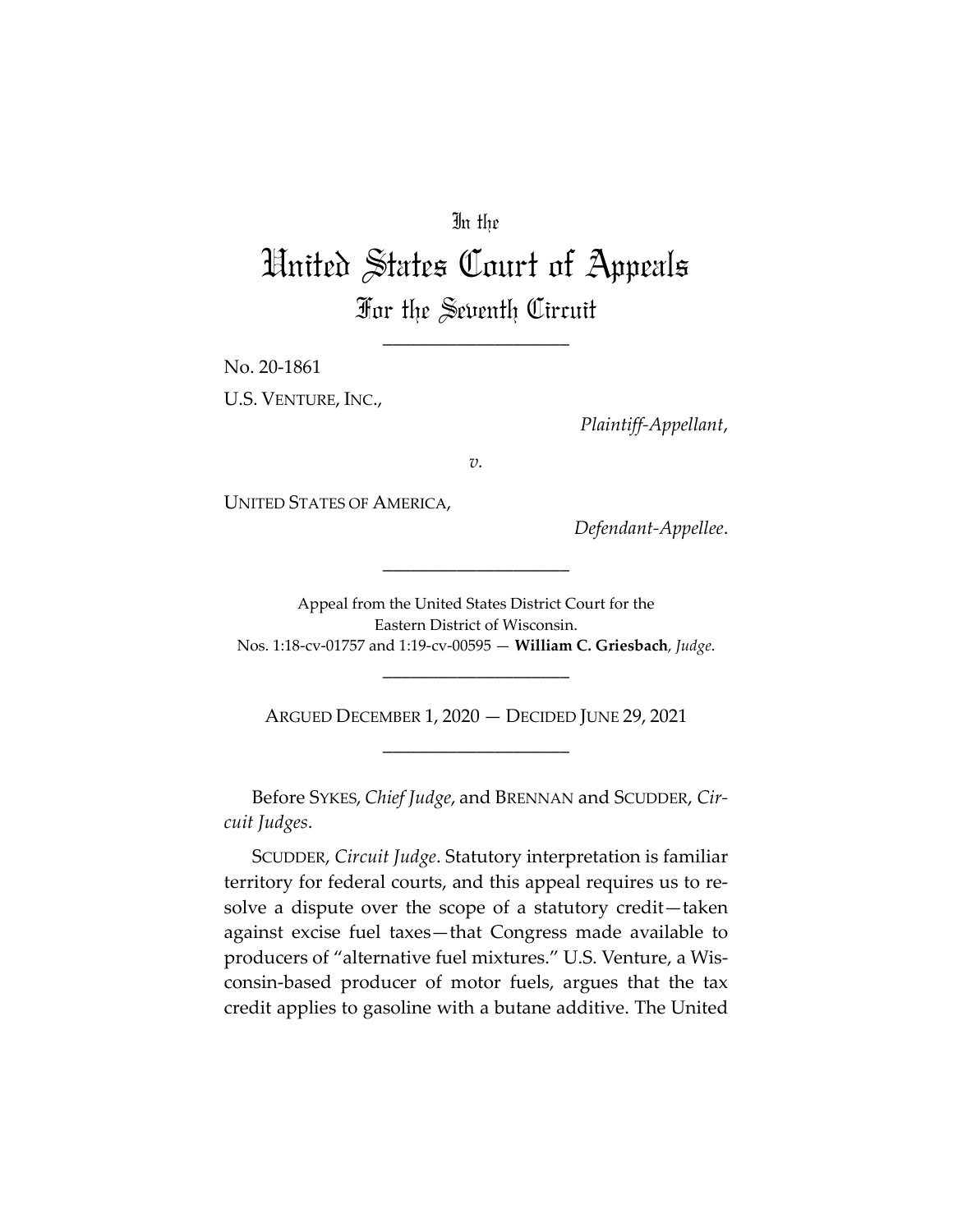States disagrees, contending that there is nothing alternative about gasoline containing a butane additive and that Congress made this plain through a combination of statutory provisions defining the scope of the alternative fuel mixture tax credit provided in 26 U.S.C. § 6426(e). The district court concluded that the government had the stronger position under the operative statutory and regulatory provisions. We agree.

Reading statutory text through a wholistic lens—giving effect to the language Congress enacted into law and interpreting that language in the context of the full statutory scheme—is the cornerstone of proper statutory construction and where U.S. Venture falls short. We affirm the district court's entry of judgment for the government.

## **I**

### A

Since 1932 Congress has imposed excise taxes on the production of motor fuel. See Revenue Act of 1932, Pub. L. No. 72-154, § 617(a), 47 Stat. 169, 266. An excise is a "tax imposed on the manufacture, sale, or use of goods . . . or on an occupation or activity." *Tax*, BLACK'S LAW DICTIONARY (11th ed. 2019). Gasoline is the postcard example of a motor fuel historically subject to an excise tax. Since at least 1954, Congress has also recognized and imposed an excise tax on a category of alternative fuels initially called "special motor fuels." See Excise Tax Reduction Act of 1954, Pub. L. No. 83-324, § 507(b), 68 Stat. 37, 44. The combined fuel excise taxes account for more than 80% of the annual revenue collected by the U.S. Treasury Department for the Highway Trust Fund. The Congressional Budget Office estimated that in 2020 alone, fuel excise taxes generated more than \$35 billion in revenue.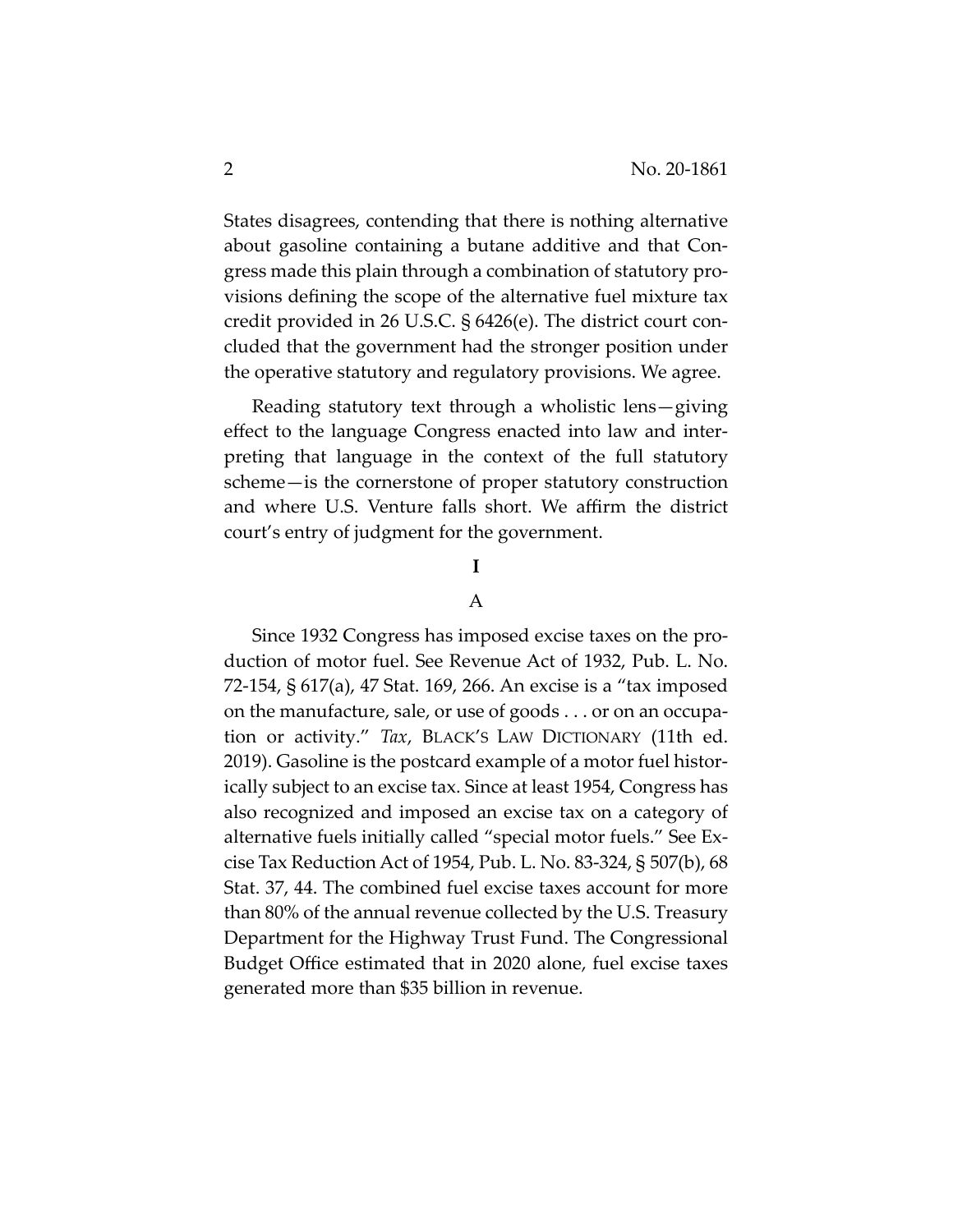In 2005 Congress enacted the Safe, Accountable, Flexible, Efficient Transportation Equity Act. See Pub. L. No. 109-59, § 11,113(b), 119 Stat. 1144, 1947. One component of the Act introduced new credits that fuel producers could use to offset their fuel excise taxes. At issue in this appeal are tax credits these producers can claim for using "alternative fuels" to create "alternative fuel mixtures." Even more specifically, the tax credit at issue is known as the AFM credit and is codified in the Tax Code at 26 U.S.C. § 6426(e).

B

Before wading into the statutory analysis, we pause to explain why all of this matters. U.S. Venture, Inc. is a privately held corporation headquartered in Wisconsin. One aspect of its business is to produce and sell motor fuels. And one way the company does so is by buying fuel from various suppliers and combining it with different additives before selling the finished product to retailers.

Since 2012 U.S. Venture has commonly added butane to the gasoline it produces and sells. Butane is itself a type of gas, made from both natural gas and petroleum. It has long been considered a fuel additive, with suppliers adding it to gasoline since at least the 1960s. Suppliers like U.S. Venture most often add butane when the weather turns colder because it helps cars start better in the winter months.

The petroleum industry considers and defines butane as a form of "liquified petroleum gas," often shorthanded as LPG. Some dictionaries refer to butane this same way—as an LPG. See, *e.g.*, OXFORD DICTIONARY OF ENGLISH 1030 (3d ed. 2010); MERRIAM-WEBSTER'S COLLEGIATE DICTIONARY 725 (11th ed. 2004). Other examples of LPGs include pentane and propane.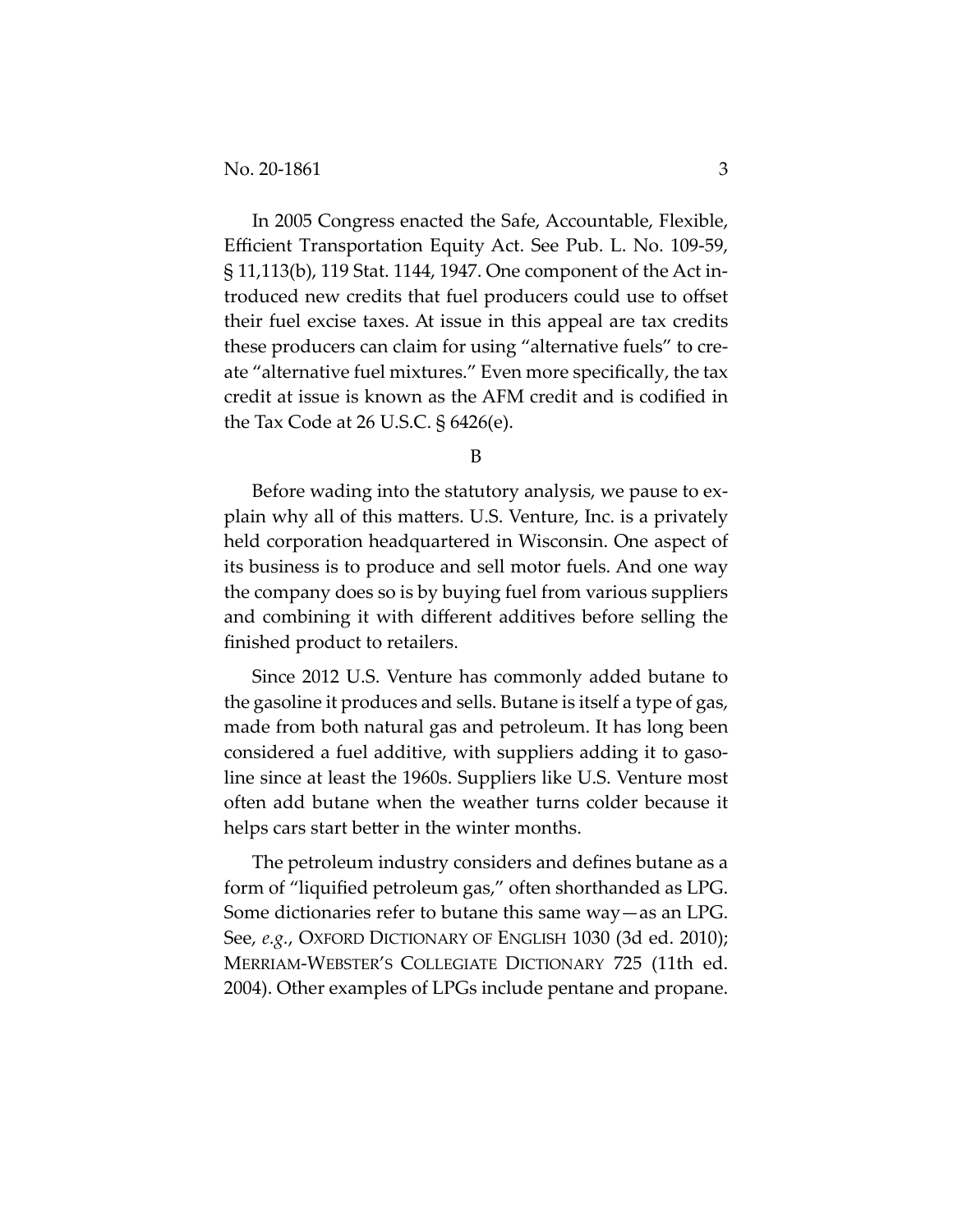Since U.S. Venture began adding butane to its gasoline in 2012, the company paid the applicable federal fuel excise tax without objection for several years. Then, in 2017 U.S. Venture first sought an AFM tax credit for producing and selling fuel that contained a mixture of gasoline and butane. That year, U.S. Venture filed amended returns for tax years 2013 through 2016 seeking refunds based on the AFM credit for each gallon of butane used in its gasoline production. It sought a similar refund for excise taxes paid in 2017. U.S. Venture sought the AFM credits (through the refund requests) on the theory that butane is a "liquefied petroleum gas" or LPG—a substance explicitly identified as an "alternative fuel" for purposes of the tax credit. See 26 U.S.C. § 6426(d)–(e).

The company's decision to seek the refunds coincided with the appearance of tax-lawyer-produced promotional literature "urging taxpayers to assert on amended returns that butane (a standard component chemical present in all gasoline), when blended with gasoline, constituted an alternative fuel mixture." H.R. Rep. 116-379 at 61 (2020); see, *e.g.*, Shawn R. O'Brien and May Y. Chow, "Can the Alternative Fuel Mixture Credit Apply When LPG (Butane) Is Mixed with Gasoline," Bloomberg BNA Daily Tax Report (Oct. 18, 2017) ("[F]uel blenders may be entitled to the alternative fuel mixture credit under tax code Section 6426(e) for mixing liquefied petroleum gases such as butane with gasoline they are producing for sale or use in their business.").

The IRS rejected U.S. Venture's position, concluding that butane did not qualify for the AFM tax credit. Completing this agency review opened the door to federal court and allowed the district court to exercise jurisdiction over any subsequent refund-related litigation. See 26 U.S.C. § 7422(a); 28 U.S.C.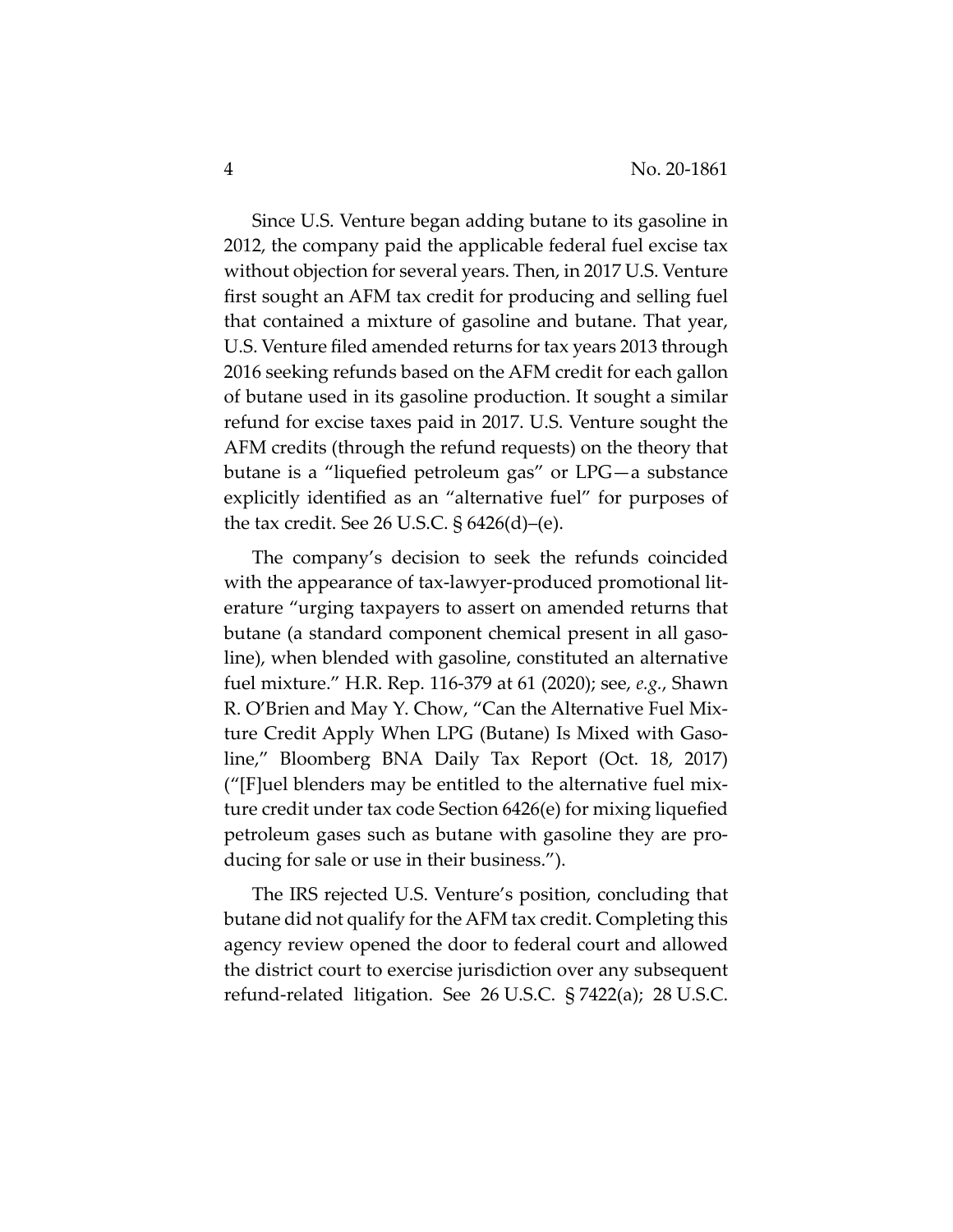§ 1346(a)(1). U.S. Venture then filed two different lawsuits, one seeking refunds for fuel excise taxes paid from 2013–2016, and one seeking a refund for the company's 2017 tax payments. The district court consolidated these cases into the single proceeding we now review.

Understanding the district court's decision requires more background on the language Congress used to establish the AFM tax credit. It is to that language and the broader statutory structure we now turn.

## **II**

## A

When interpreting a statute, we start with its text. See *Babb v. Wilkie*, 140 S. Ct. 1168, 1172 (2020) ("Which [statutory] interpretation is correct? To decide, we start with the text of the statute[.]"); *Hardt v. Reliance Standard Life Ins. Co.*, 560 U.S. 242, 251 (2010) ("As in all such cases [of statutory construction], we begin by analyzing the statutory language[.]"). The familiarity of this aphorism does nothing to blunt its force.

The proper approach, then, begins by examining the language authorizing the AFM tax credit. By parsing the text and then more broadly navigating the accompanying and surrounding excise tax and tax credit structure, we find all of the definitional direction necessary to determine the meaning and limits of the precise provision at issue—26 U.S.C. § 6426(e). The Supreme Court has made clear that we must chart this exact course: "It is a fundamental canon of statutory construction that the words of a statute must be read in their context and with a view to their place in the overall statutory scheme." *Davis v. Mich. Dep't of Treasury*, 489 U.S. 803, 809 (1989).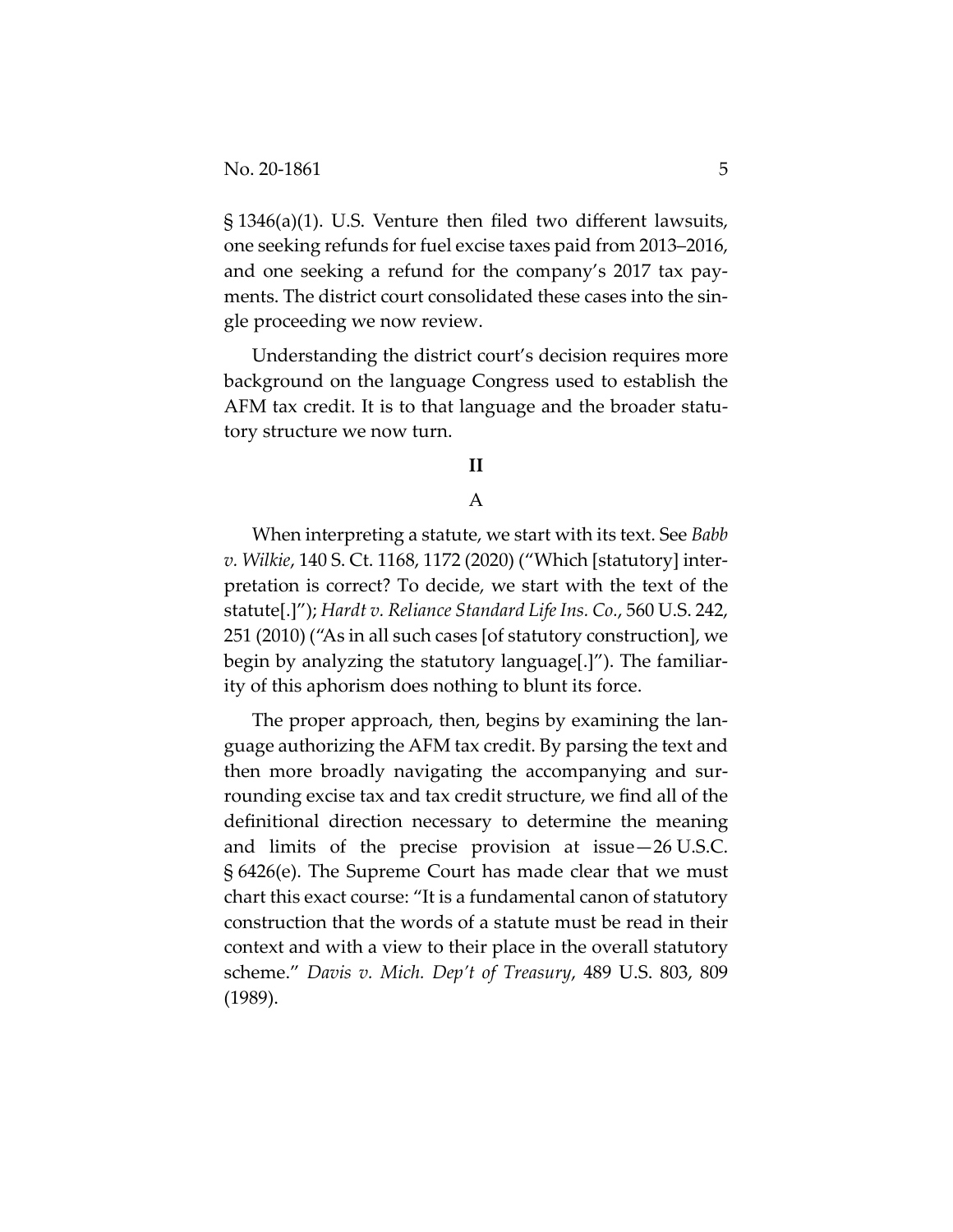We start with the underlying fuel excise tax itself. Subject to limited exceptions, the Tax Code imposes an excise tax on "the sale of a taxable fuel." 26 U.S.C.  $\S$  4081(a)(1)(A)(iv). The statutory provision at issue provides a credit against that excise tax for the use of alternative fuel mixtures in the production of motor fuel. That credit appears in § 6426, which, in the pre-2019 version of the statute, provides:

## **(e) Alternative fuel mixture credit**.—

- **(1) In general**.—For purposes of this section, the alternative fuel mixture credit is the product of 50 cents and the number of gallons of alternative fuel used by the taxpayer in producing any alternative fuel mixture for sale or use in a trade or business of the taxpayer.
- **(2) Alternative fuel mixture**.—For purposes of this section, the term "alternative fuel mixture" means a mixture of alternative fuel . . . and taxable fuel (as defined in subparagraph  $(A)$ ,  $(B)$ , or  $(C)$  of section  $4083(a)(1))$ [.]

#### *Id.* § 6426(e)(1)–(2).

Note the structure and key terms Congress used in authorizing, defining, and limiting the credit for an "alternative fuel mixture." Subsection (e)(1) states that the AFM credit applies to the use of an "alternative fuel" used in the production of an "alternative fuel mixture." Subsection (e)(2) then defines an "alternative fuel mixture" as a "mixture" of an "alternative fuel" and a "taxable fuel." Note, too, that subsection (e)(2) expressly cross-references another statute  $(S 4083(a)(1)(A)–(C))$ to define the term "taxable fuel." And also note that nowhere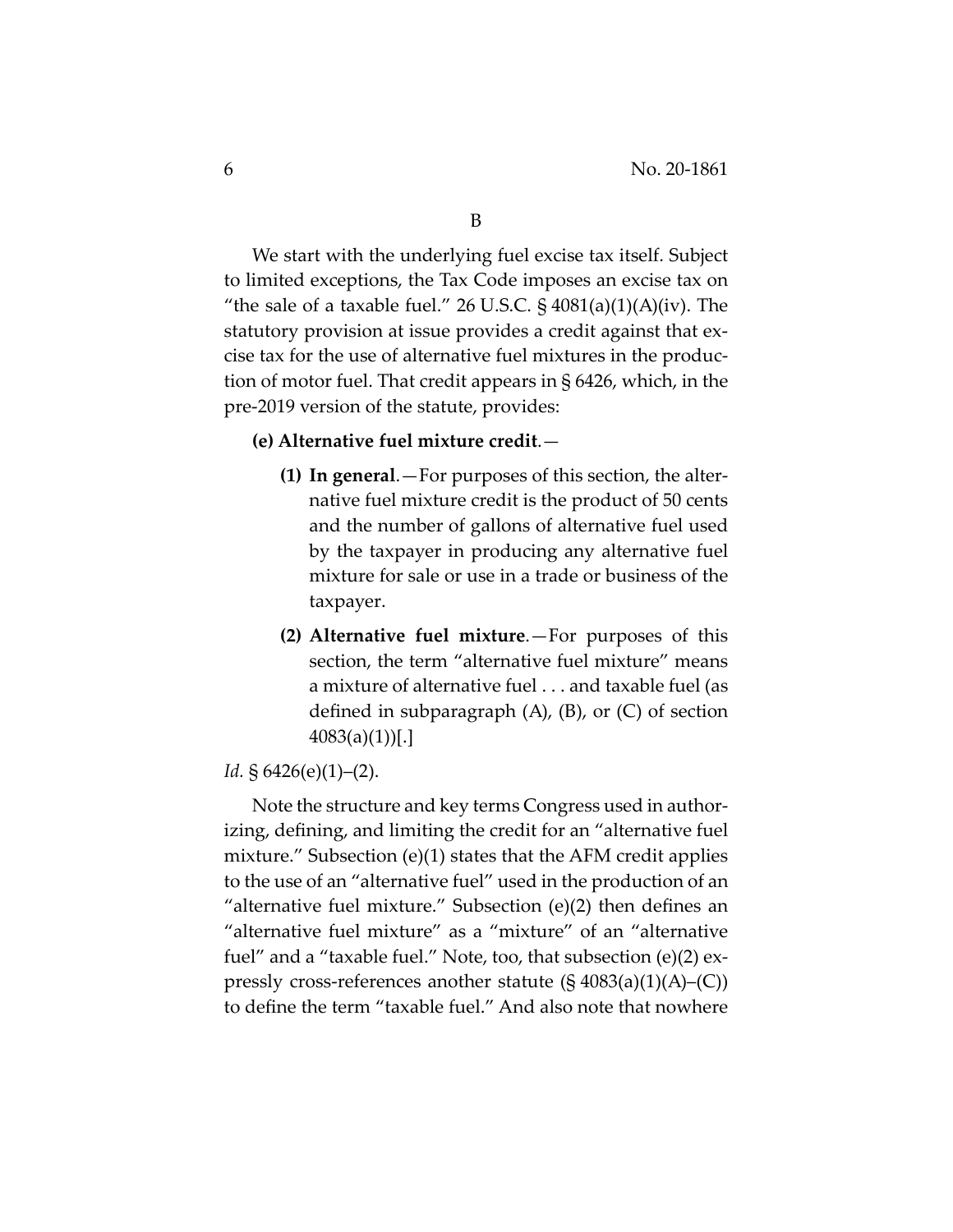in § 6426(e)(1) or (e)(2) did Congress define the term "alternative fuel."

The specific statutory inquiry here involves two primary questions. First, whether butane qualifies as a "taxable fuel" for purposes of the AFM tax credit in § 6426(e). Second, if so, whether butane can also qualify as an "alternative fuel" for purposes of the AFM tax credit. These are the operative questions because U.S. Venture sought the AFM tax credit for producing fuel by blending butane with traditional gasoline.

So we begin by asking whether butane is a "taxable fuel." We know from the cross-reference within  $\S 6426(e)(2)$  that the AFM tax credit expressly adopts the definition of taxable fuel used in "subparagraph  $(A)$ ,  $(B)$ , or  $(C)$  of section 4083 $(a)(1)$ ." Section 4083, in turn, is a definitional provision that gives meaning to the terms used in the fuel excise tax statute itself— 26 U.S.C. § 4081. The specific subsection cross-referenced within  $\S 6426(e)$  defines "taxable fuel" as "(A) gasoline, (B) diesel fuel, and (C) kerosene." *Id.* § 4083(a)(1). The term "gasoline" is further defined in the very next statutory subsection—§  $4083(a)(2)$ —to "include[], to the extent prescribed in regulations—(i) any gasoline blend stock." *Id.* § 4083(a)(2)(B). One of those referenced "regulations" explicitly identifies butane as one of several "gasoline blendstocks." See 26 C.F.R  $\S$ 48.4081-1(c)(3)(i)(B).

Although the requisite analysis is dense, the upshot thus far is clear. The express language of § 4083—the provision Congress expressly cross-referenced within the AFM tax credit—unambiguously tells us that butane is a "taxable fuel" for purposes of the fuel excise tax. By extension, then—because Congress expressly hinged the definition of "taxable fuel" within § 6426(e)(2) on the definition employed in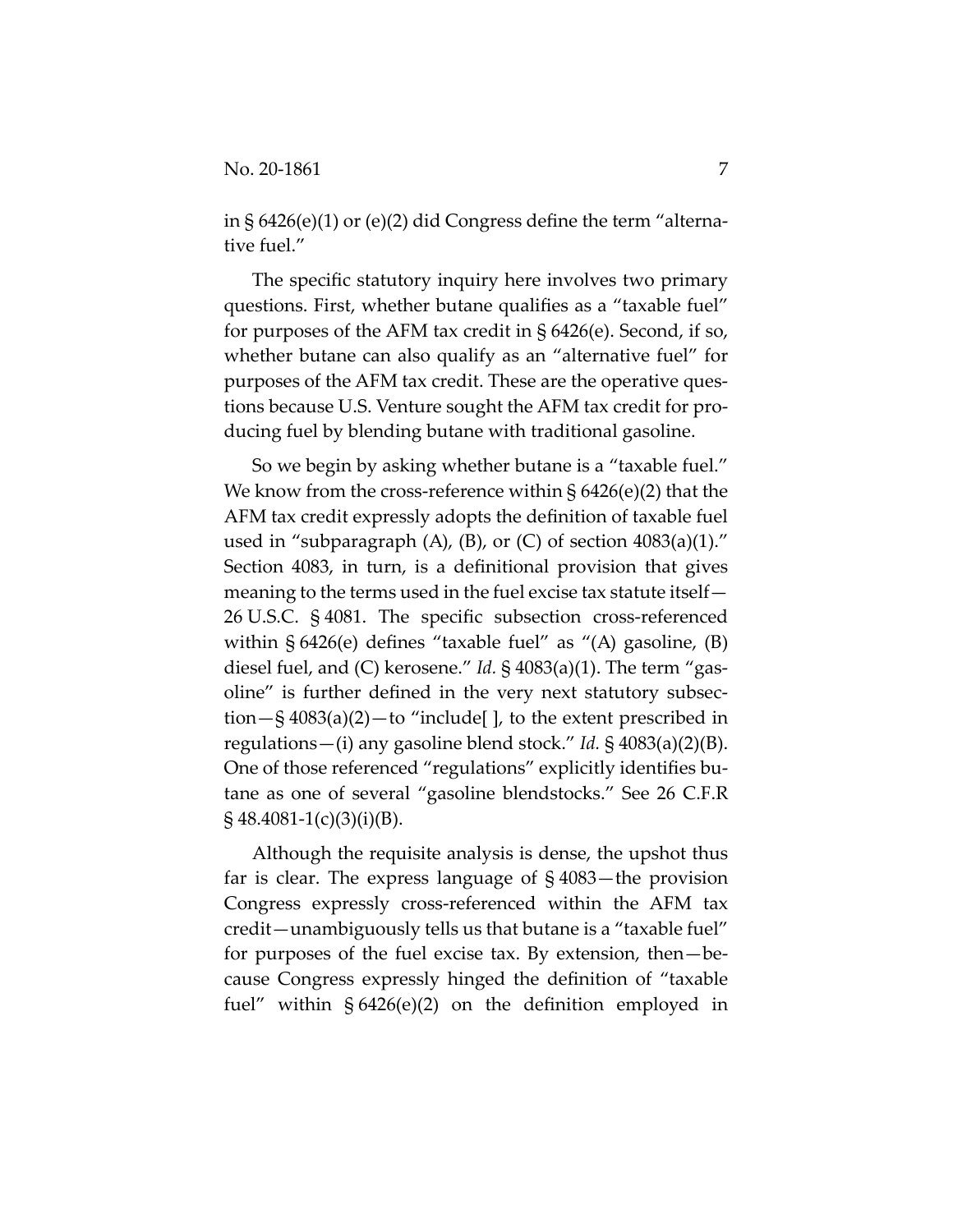§ 4083—butane constitutes a "taxable fuel" for purposes of the AFM tax credit.

Having reached this conclusion, the next step is to determine whether butane can also be an "alternative fuel." Remember that the AFM tax credit, by the terms of § 6426(e), applies to a "mixture" of a "taxable fuel" and an "alternative fuel." So if, as U.S. Venture argues, butane can be *both* a taxable fuel *and* an alternative fuel, mixing butane with another taxable fuel, gasoline, would still allow U.S. Venture to claim the AFM tax credit.

We return to the text. The simple fact that the tax credit is for an "alternative fuel mixture" indicates that the resulting fuel for which the taxpayer seeks a credit must be "alternative" to something. That something is surely a taxable fuel, for the language Congress used in § 6426(e) plainly distinguishes between a "taxable fuel" and an "alternative fuel" and affords a credit only when a taxpayer produces a mixture of the two. It strains credulity, then, to consider butane, which we have just concluded is a taxable fuel, to also be "alternative to" a taxable fuel. On that view, we would all but delete the word "alternative" from  $\S 6426(e)$  – a result at odds with the entirety of the provision.

We can put the same observation another way. The tax credit in § 6426(e) applies to a "mixture" of taxable and alternative fuels, which tells us that at least one other ingredient (an alternative fuel) must be mixed with a taxable fuel. Despite U.S. Venture's assertion, then, it makes no sense to call combining one taxable fuel (butane) with another taxable fuel (gasoline) a "mixture" of an alternative and a taxable fuel. Adding one taxable fuel to another taxable fuel does not result in a mixture of a taxable fuel and an alternative fuel.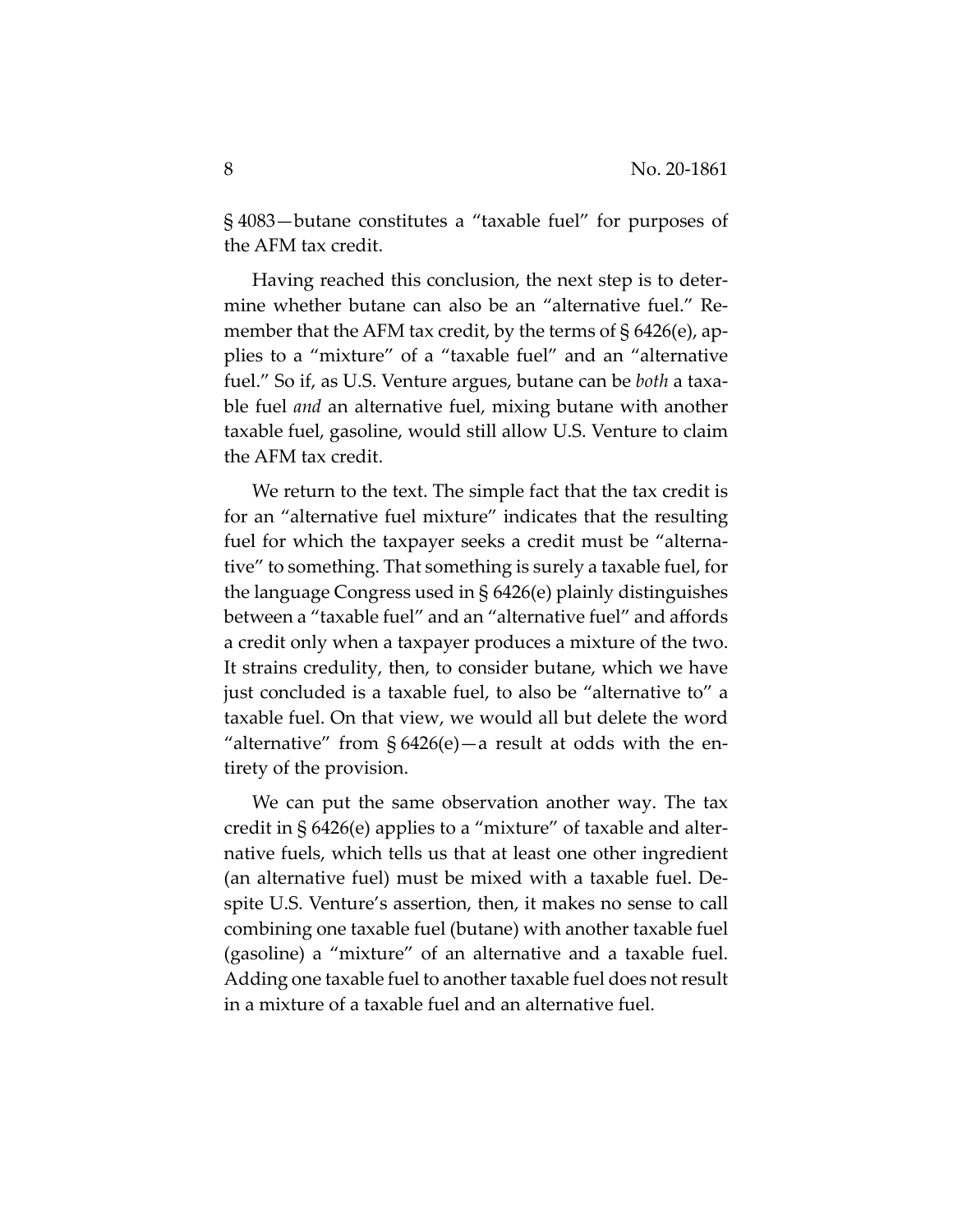Nor would treating butane as an alternative fuel align with what the statutory language shows is the purpose of the AFM tax credit. We need not delve into what specific goals Congress sought to promote when establishing the credit to make this point clear. All we need observe is that by enacting the alternative fuel mixture tax credit, Congress sought to incentivize the use of alternative fuels in the production of motor fuel. But remember that gasoline has long been subject to the federal excise tax and butane had been a standard gasoline additive for more than 30 years before the passage of the 2005 Act establishing the AFM credit. There would seem to be little reason to incentivize the continued use of a standard fuel component like butane through an "alternative" fuel mixture credit.

We therefore conclude that butane is not an "alternative fuel" within the meaning of § 6426(e), and U.S. Venture's addition of butane to the gasoline it produces and sells does not qualify for the AFM tax credit.

In entering summary judgment for the IRS, the district court applied much of the same analysis that we have employed in construing the language of the AFM tax credit. We agree in full with the district court's reasoning. The court's analysis gives effect to the express language of § 6426(e), the broader statutory structure and regulatory scheme imposing the fuel excise tax, and the plain purpose of the AFM tax credit.

#### **III**

These conclusions do not go unchallenged by U.S. Venture. The company contends the district court misinterpreted how Congress defined both "alternative fuel" and "taxable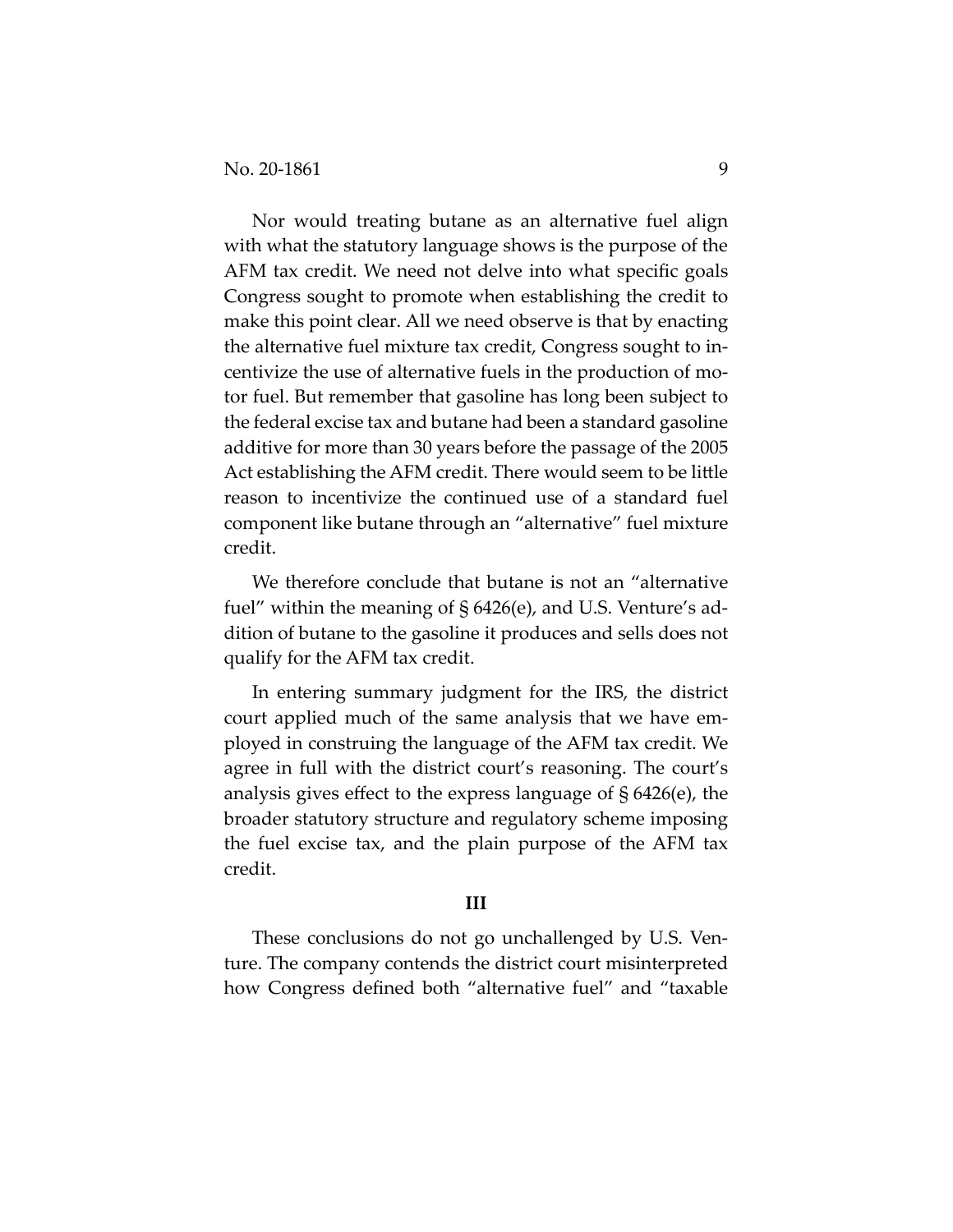fuel" for purposes of the AFM tax credit. Right to it, the company asserts that it is entitled to the AFM tax credit because butane is not a taxable fuel, but instead is an alternative fuel, or, at minimum, qualifies as both.

A

U.S. Venture's beginning point is to isolate and focus on precisely how Congress defined "alternative fuel" for purposes of the AFM tax credit. The company reminds us that § 6426(e) does not define "alternative fuel." But, the company emphasizes, the previous subsection $-\frac{6}{9}6426(d)$  makes clear that "[f]or purposes of this section [§ 6426], the term 'alternative fuel' means [among other things] liquefied petroleum gas[.]" 26 U.S.C. § 6426(d)(2)(A). U.S. Venture then observes, and the government does not disagree, that as a matter of chemistry and common usage and understanding in the energy sector, butane is a liquefied petroleum gas or LPG. Accordingly, the company's punchline is that because butane is an LPG, and LPG's are defined in  $\S$  6426(d)(2)(A) as "alternative fuel[s]" for purposes of the AFM tax credit, butane must be an "alternative fuel" within the meaning of § 6426(e).

The company's position makes good sense in some respects. If Congress had drafted § 6426(e) in an altogether different way—where statutory terms were not defined and where meaning could not be discerned from the surrounding language—U.S. Venture's approach may be right. Perhaps then we might rely on a meaning of butane commonly accepted in the petroleum industry or in this or that dictionary.

But we read and interpret the statutory structure as compelling a different analysis. We cannot get to the point of concluding that butane is an "alternative fuel" within the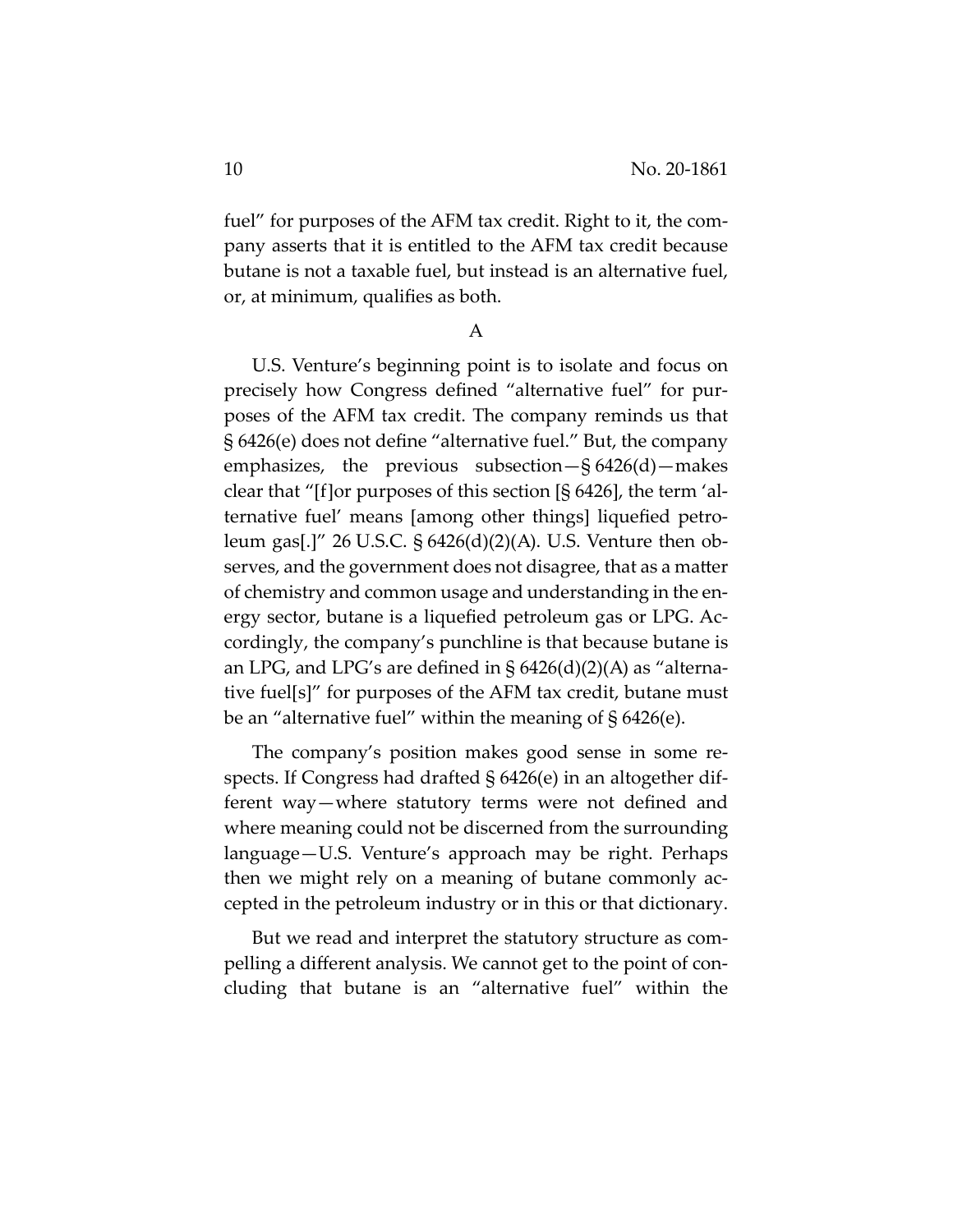meaning of § 6426(e), especially when we read that provision against the broader backdrop of fuel excise tax provisions to which the AFM tax credit applies.

The Tax Code has recognized alternative motor fuels (initially referred to as "special motor fuel") since at least 1954. Indeed, alternative fuels have been subject to their own excise tax since that time. In the provisions imposing that excise tax, Congress has consistently defined alternative fuels to *exclude* "any product taxable" under the fuel excise tax. See, *e.g.*, Excise Tax Reduction Act of 1954, 68 Stat. at 44; 60 Fed. Reg. 40079, 40082 (1995); 51 Fed. Reg. 11, 18 (1986); 25 Fed. Reg. 11201, 11217 (1960); 26 C.F.R. § 48.4041-8(f)(2) (1961). In other words, Congress distinguished between alternative fuels and taxable fuels, defining the two to be exclusive of one another for purposes of the applicable excise tax. What this means here is that butane cannot be both a "taxable fuel" (as we have concluded it is) and an "alternative fuel."

Or put in even stronger terms, *because* butane is taxable under § 4081 as a "gasoline blend stock" it is a taxable fuel and thus is excluded from the definition of "alternative fuel" in § 6426(e). The statute implementing the related alternative fuel excise tax makes this point expressly clear. See 26 U.S.C. § 4041(a)(2) (imposing a tax on "alternative fuels" which excludes "gas oil, fuel oil*, or any product taxable under section 4081*") (emphasis added); see also 26 C.F.R. § 48.4041-8(f)(2) ("The term 'special motor fuel' does not include any product taxable under the provisions of section 4081 [the fuel excise tax].").

The analysis makes sense at a broader level too. Congress enacted the 2005 statute introducing the AFM tax credit against the backdrop of these pre-existing statutory and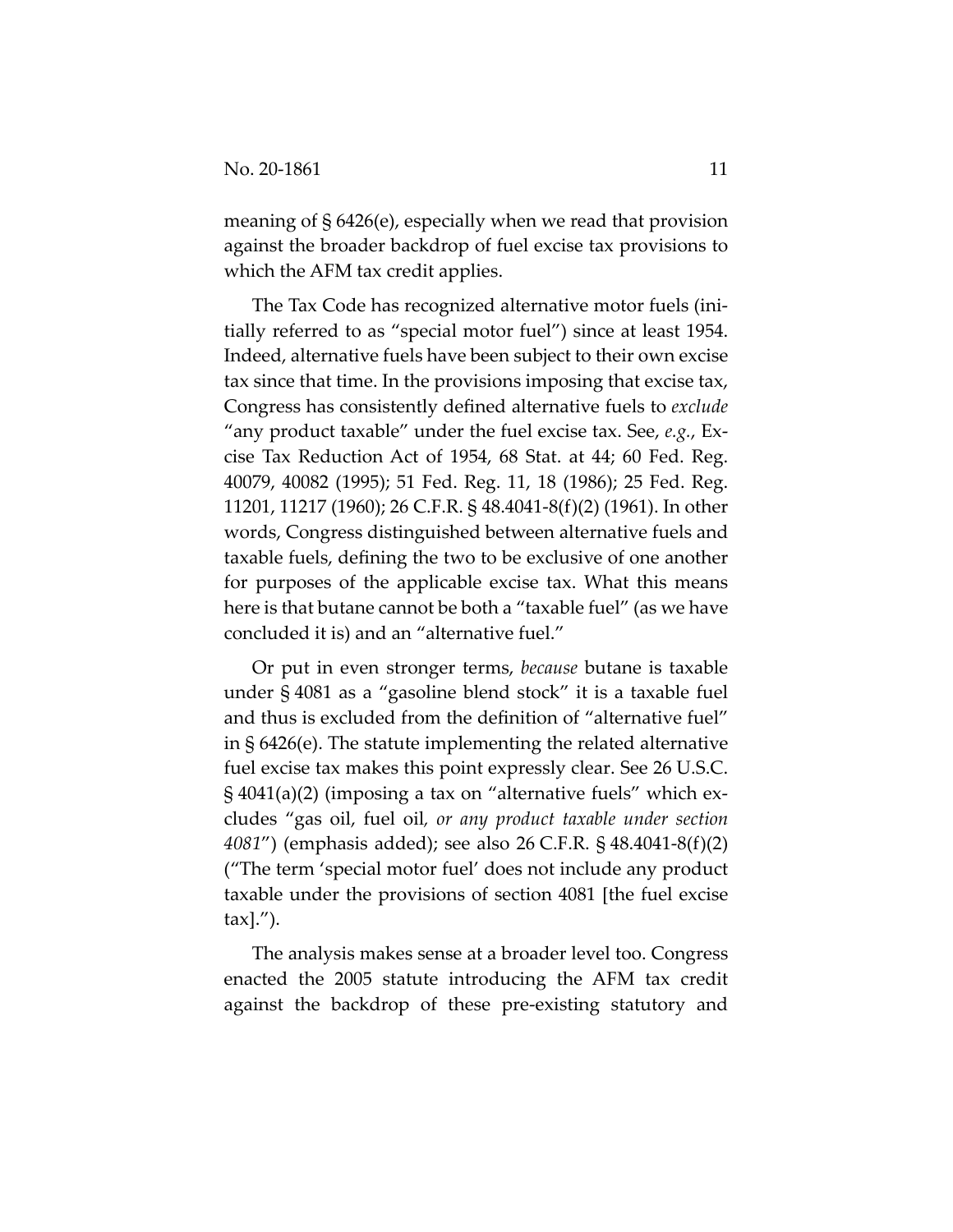regulatory definitions of "alternative fuel." And we see nothing in the 2005 Act indicating that Congress intended to change these well-understood and long-codified definitions or, as U.S. Venture would seem to have it, to create one set of definitions for excise tax purposes and another for credits against those excise taxes. The proper interpretative approach, therefore, is one that harmonizes meaning between the use of terms such as "alternative fuel" that appear in these interrelated portions of the Tax Code. See *Gustafson v. Alloyd Co.*, 513 U.S. 561, 570 (1995) ("[E]very Act of Congress[] should not be read as a series of unrelated and isolated provisions."); see also *Hollyfrontier Cheyenne Refining, LLC v. Renewable Fuels Ass'n*, No. 20-472, slip. op. at 5 (U.S. June 25, 2021) (refusing, absent "any persuasive countervailing evidence," to accept that Congress intended to assign different meanings to the same term in neighboring subparagraphs). So, even though butane is classified as a liquid petroleum gas or LPG for industry purposes, its meaning within this excise tax and related AFM tax credit scheme is controlled by existing statutory and regulatory definitions.

What U.S. Venture's position further underappreciates is that the dictionary or industry definition of a statutory term does not always govern when meaning can be discerned from language used in a larger statutory context. See *Digital Realty Tr., Inc. v. Somers*, 138 S. Ct. 767, 776 (2018) ("When a statute includes an explicit definition, we must follow that definition, even if it varies from a term's ordinary meaning." (quotation marks omitted)); see also *Home Depot U.S.A., Inc. v. Jackson*, 139 S. Ct. 1743, 1748 (2019). And we see no compelling reason to redefine an existing statutory term—here "alternative fuel"—based solely on its scientific or industry definition.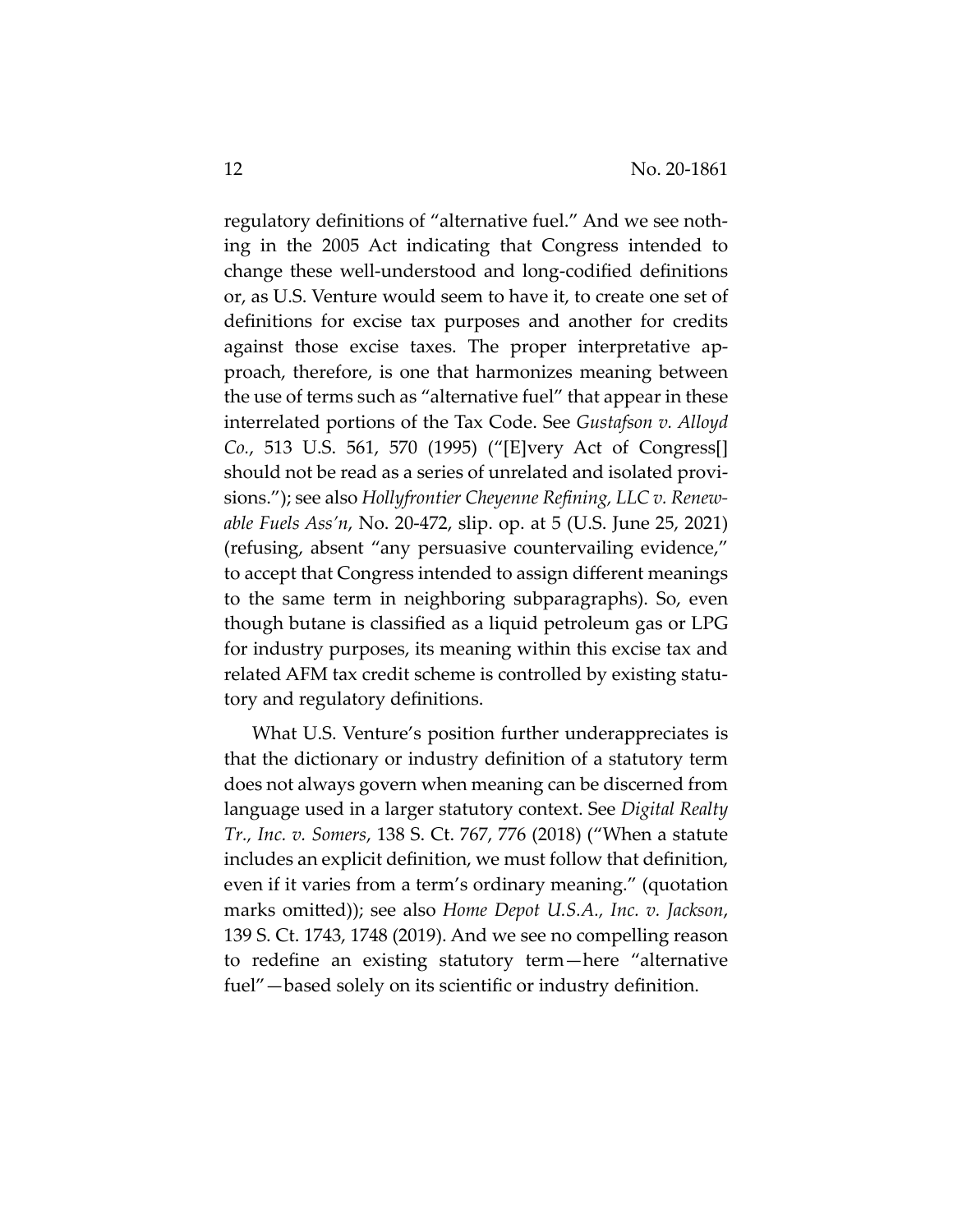The Tax Code is not a chemistry textbook. Nor is it a manual for use by the petrochemical industry. It is a statutory scheme (and a complex one at that) whose meaning and limits come from its language and structure. Where, as here, the statutory text supplies the definitional tools we need to answer the question presented, we can stop. There is no need to resort to extrinsic definitions or methods of interpretation. See *Food Mktg. Inst. v. Argus Leader Media*, 139 S. Ct. 2356, 2364 (2019) ("In statutory interpretation disputes, a court's proper starting point lies in a careful examination of the ordinary meaning and structure of the law itself. Where, as here, that examination yields a clear answer, judges must stop." (citations omitted)).

B

U.S. Venture also begs to differ with our construction of the term "taxable fuel" in § 6426(e). Instead of giving controlling weight to the definition of "taxable fuel" embedded in the statute, the company turns itself in circles urging us to artificially constrain § 6426(e)(2)'s cross-reference to the definition of taxable fuels in § 4083.

Here is how the company gets there. U.S. Venture first contends that butane is not a taxable fuel for purposes of the AFM tax credit. It rests its argument on the fact that the crossreference in § 6426(e) is precise and limited, drilling all the way down into specific subsections within subsections namely,  $\S$  4083(a)(1)(A)–(C). These itemized subsections define taxable fuels to include only "(A) gasoline, (B) diesel fuel, and (C) kerosene." 26 U.S.C. § 4083(a)(1). U.S. Venture urges us to go no further—to read "gasoline" to mean only pure gasoline. Put more plainly, the company effectively sees a stop sign after the cross-referenced subsections—it wants us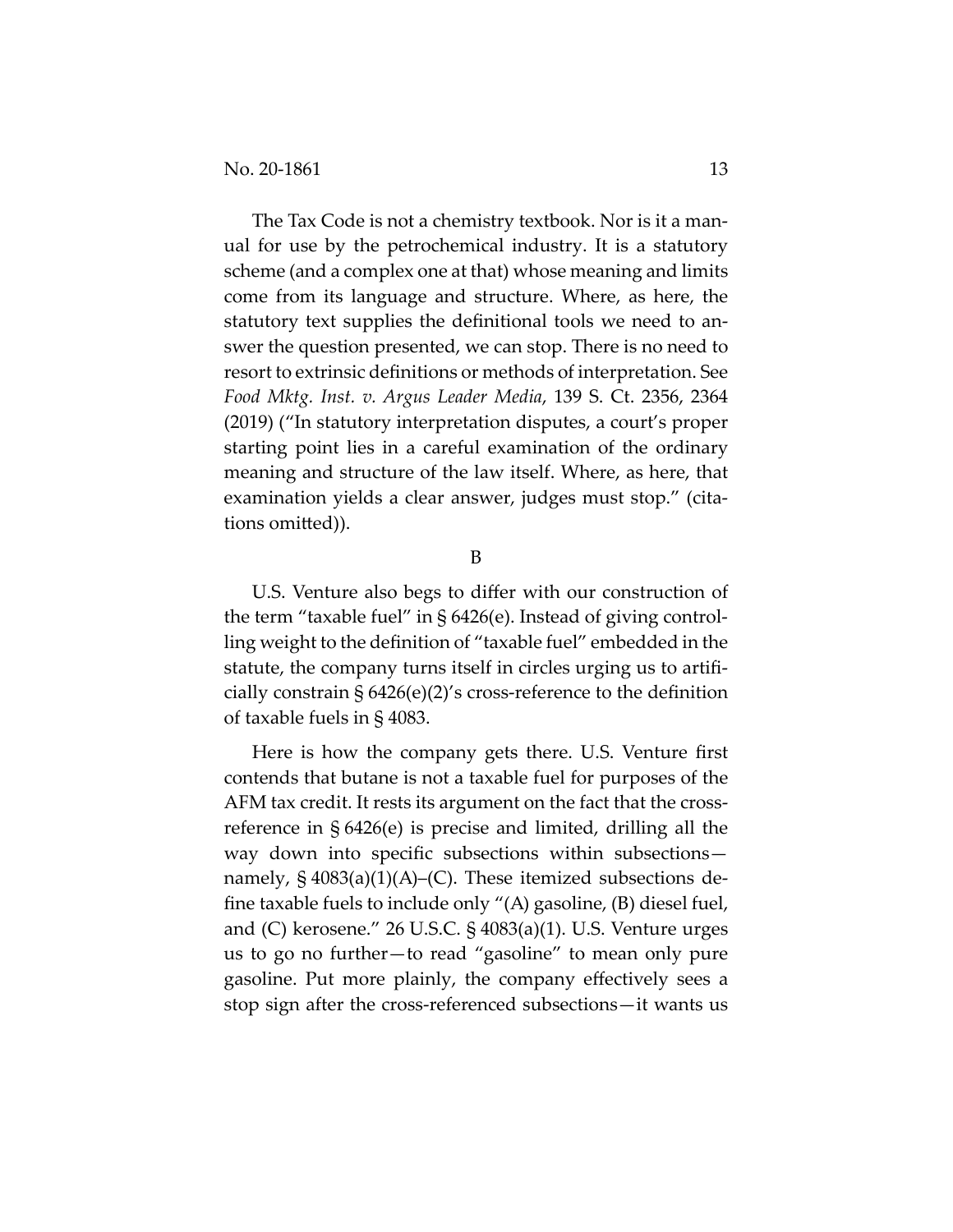to quit reading after the reference to "(A) gasoline"—and thus urges us to disregard what follows in the very same statutory section. We decline to read the Tax Code that way.

To see the flaw in the company's argument, we need only look at § 4083(a) as it appears in the Tax Code:

- **(a) Taxable fuel.**—For purposes of this subpart—
	- **(1) In general.**—The term "taxable fuel" means—

**(A)** gasoline,

**(B)** diesel fuel, and

**(C)** kerosene.

**(2) Gasoline.**—The term "gasoline"—

**(A)** includes any gasoline blend, other than qualified methanol or ethanol fuel (as defined in section  $4041(b)(2)(B)$ , partially exempt methanol or ethanol fuel (as defined in section  $4041(m)(2)$ ), or a denatured alcohol, and

**(B)** includes, to the extent prescribed in regulations—

**(i)** any gasoline blend stock, and

**(ii)** any product commonly used as an additive in gasoline (other than alcohol).

For purposes of subparagraph (B)(i), the term "gasoline blend stock" means any petroleum product component of gasoline.

*Id.* § 4083(a).

U.S. Venture is correct that  $\S$  4083(a)(1) defines "taxable fuel" to include only "gasoline," "diesel fuel," and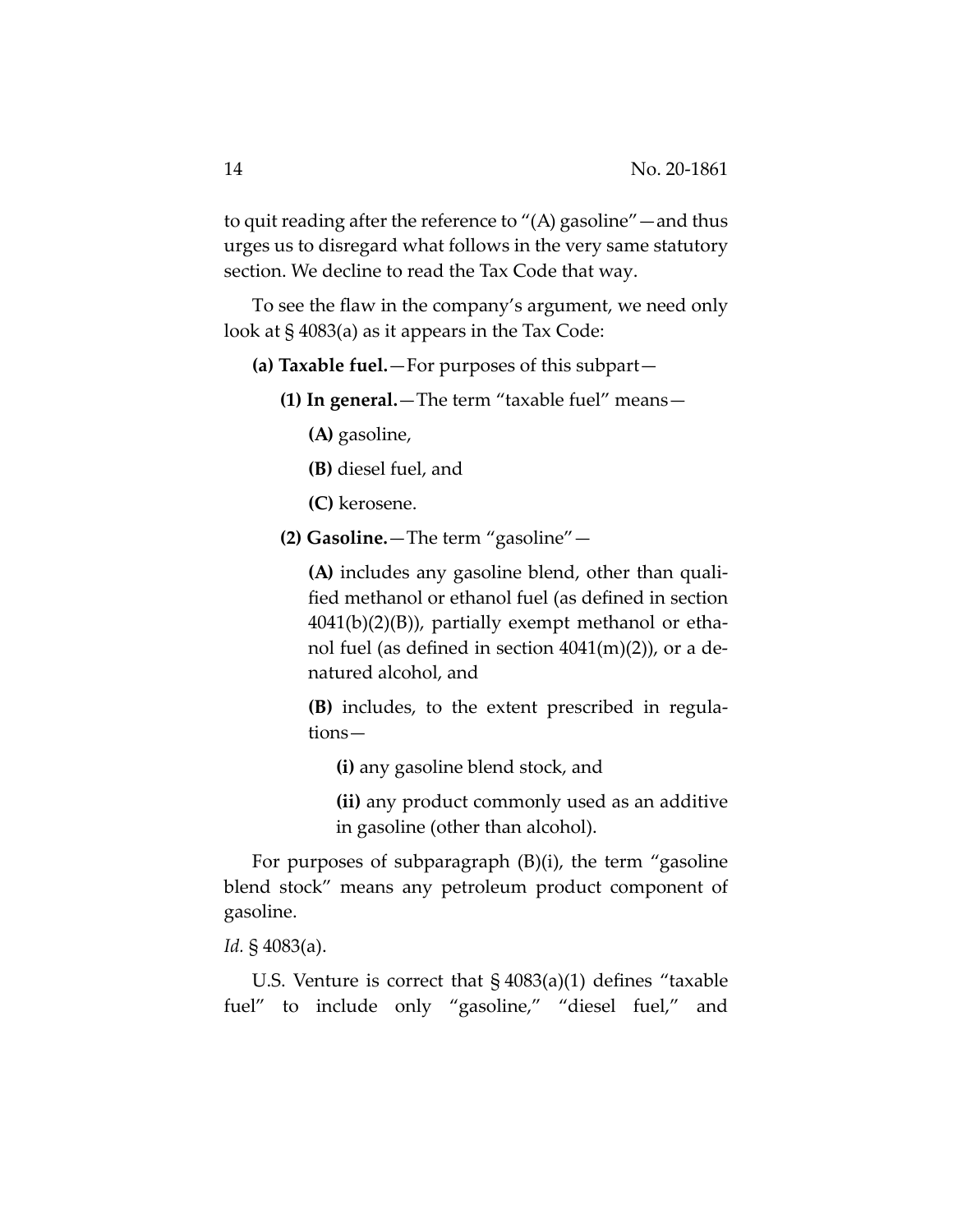"kerosene." But § 4083(a)(2) immediately follows and *defines* gasoline further. "Gasoline," the statute expressly tells us, includes "any gasoline blend stock," which we have already explained, includes butane. See *id.* § 4083(a)(2); see also 26 C.F.R.  $\S$  48.4081-1(c)(3)(i)(B) ("[G]asoline blendstocks means ... [b]utane."). We cannot somehow artificially separate the meaning "gasoline" carries in  $\S 4083(a)(1)(A)$ —a meaning given to it by § 4083(a)(2)—from the meaning Congress intended to give it in § 6426(e) through the inclusion of an express cross-reference.

Contrary to U.S. Venture's invitation, we decline to follow a congressionally mandated cross-reference only part of the way. Instead, we must accept and follow the cross-referenced definition in full. See *Bennett v. Spear*, 520 U.S. 154, 173 (1997) ("It is the cardinal principle of statutory construction that it is our duty to give effect, if possible, to every clause and word of a statute[.]" (cleaned up)). U.S. Venture's position offends that principle. Our interpretation of the cross-reference contained in § 6426(e), by contrast, remains faithful to the statutory instruction to give "taxable fuel" its meaning "as defined in" § 4083(a)(1)(A). See 26 U.S.C. § 6426(e)(2). Whether the cross-reference is to the individual sub-paragraphs or to the whole statute does not change the meaning that Congress chose to give "gasoline" in § 4083 and, consequently, in § 6426(e).

\* \* \*

Based on the context of the fuel excise tax, implementing regulations, and the language of the AFM tax credit itself, we conclude that butane is a "taxable fuel." We further conclude that although butane may be considered a liquefied petroleum gas in other contexts, because it is a "taxable fuel" under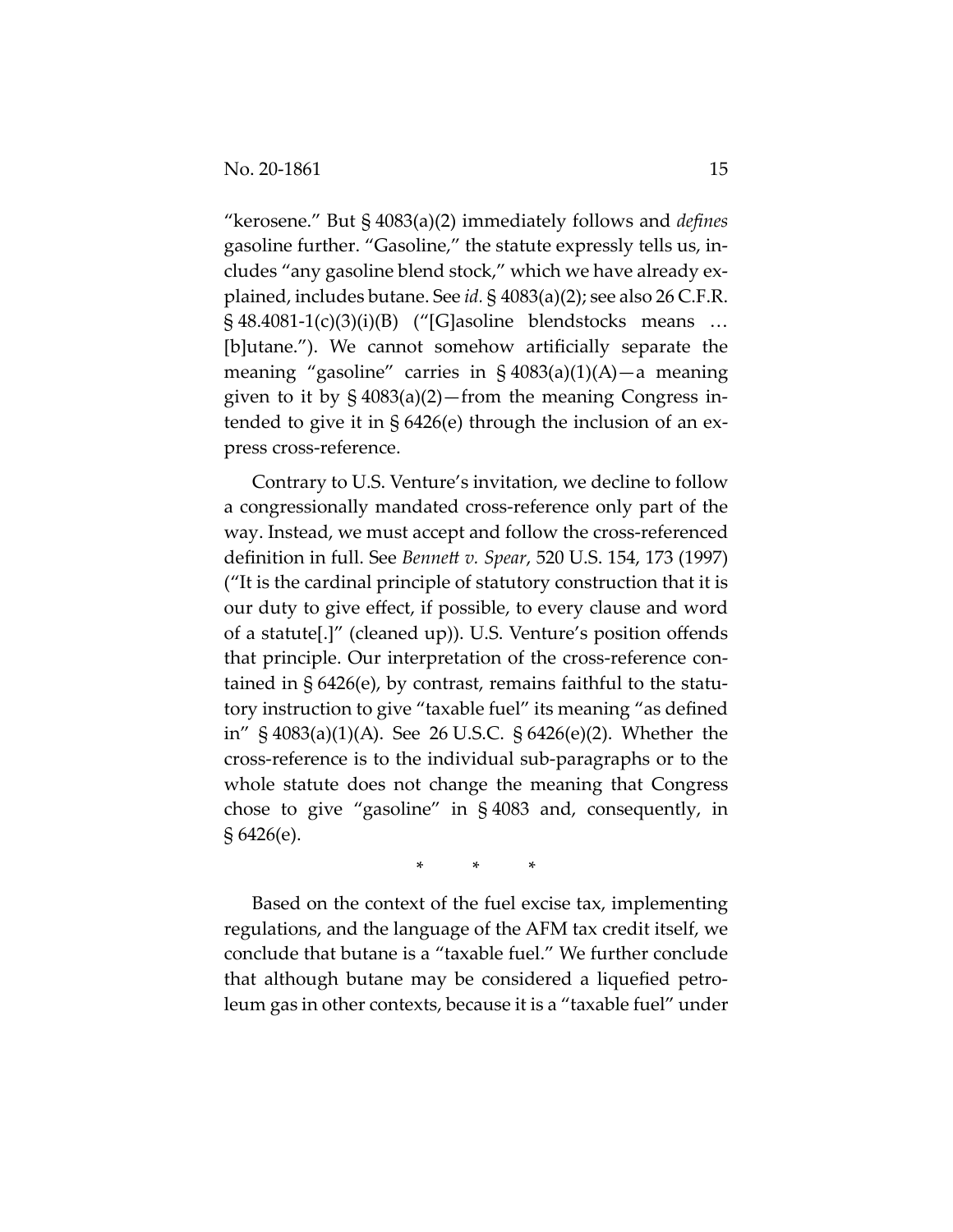§ 4081, it is excluded from the codified definition of "alternative fuels." This reading is consistent with the long-standing statutory and regulatory definition of "alternative fuels." In the end, then, we agree with the district court's conclusion that U.S. Venture does not qualify for the AFM tax credit in § 6426(e) for mixing butane with traditional gasoline in its production and sale of motor fuel.

### **IV**

We close with three parting observations.

*First*, our interpretation of the tax credit statute rests entirely on the language employed in § 6426(e) and the additional cross-referenced statutes and regulations identified in the text. Finding the statutory language and structure clear, we need not resort to the parties' arguments based on legislative history. See *Bruesewitz v. Wyeth LLC*, 562 U.S. 223, 240 (2011) ("Since our interpretation of  $\S 300aa - 22(b)(1)$  is the only interpretation supported by the text and structure of the NCVIA, even those of us who believe legislative history is a legitimate tool of statutory interpretation have no need to resort to it."). We see no reason to look for meaning in congressional reports or floor statements when Congress conveyed what it meant in the language it enacted into law in § 6426(e).

*Second*, we likewise place no weight on IRS Revenue Ruling 2018-2. In that ruling the IRS determined that butane was a taxable fuel for purposes of § 6426(e) and, by extension, concluded that a taxpayer could not receive the AFM tax credit for adding butane to gasoline. Revenue Ruling 2018-2 came more than 13 years after the AFM was introduced and, even more importantly, after the tax years for which U.S. Venture sought to amend their filings. In these circumstances, we are